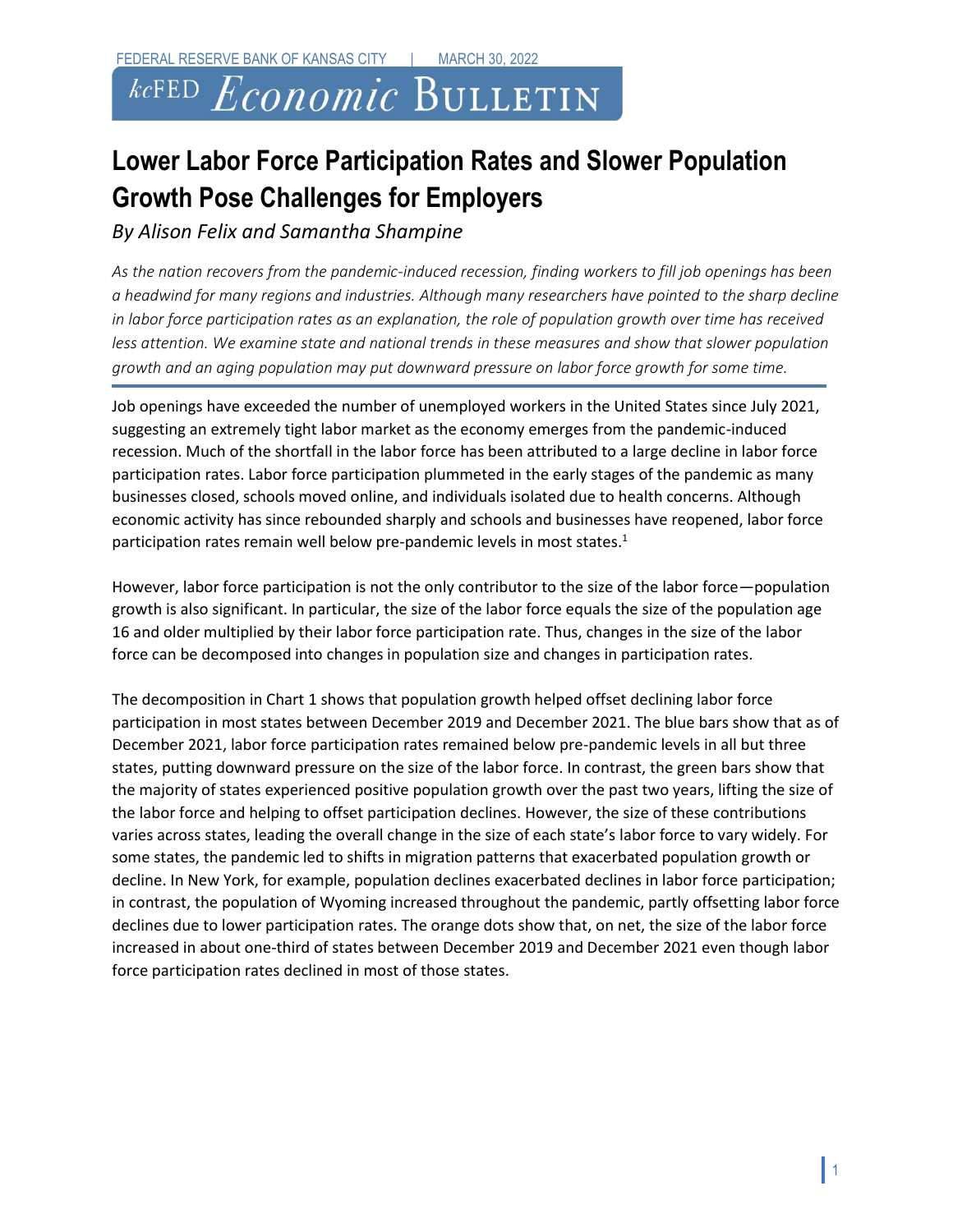



Source: Bureau of Labor Statistics (BLS).

With the size of the labor force still below pre-pandemic levels in most states, many regional leaders have begun exploring how to increase their labor forces. Examining national trends in labor force growth over time may provide some insight into how labor force participation rates might evolve as well as other factors that could influence the size of the labor force in the years to come. Chart 2 shows the annual percent change in the U.S. labor force over the past seven decades, distinguishing between the contributions from population growth (green bars) and from changes in labor force participation rates (blue bars). Although the size of the decline in labor force participation rates during the pandemic was unprecedented, Chart 2 shows that participation rates frequently decline during or immediately following a recession. Moreover, participation rates typically rise during the expansionary periods following these declines as jobs become more plentiful, suggesting that participation rates are likely to rise in the coming years as workers reenter the labor force to fill high levels of job openings**.** 2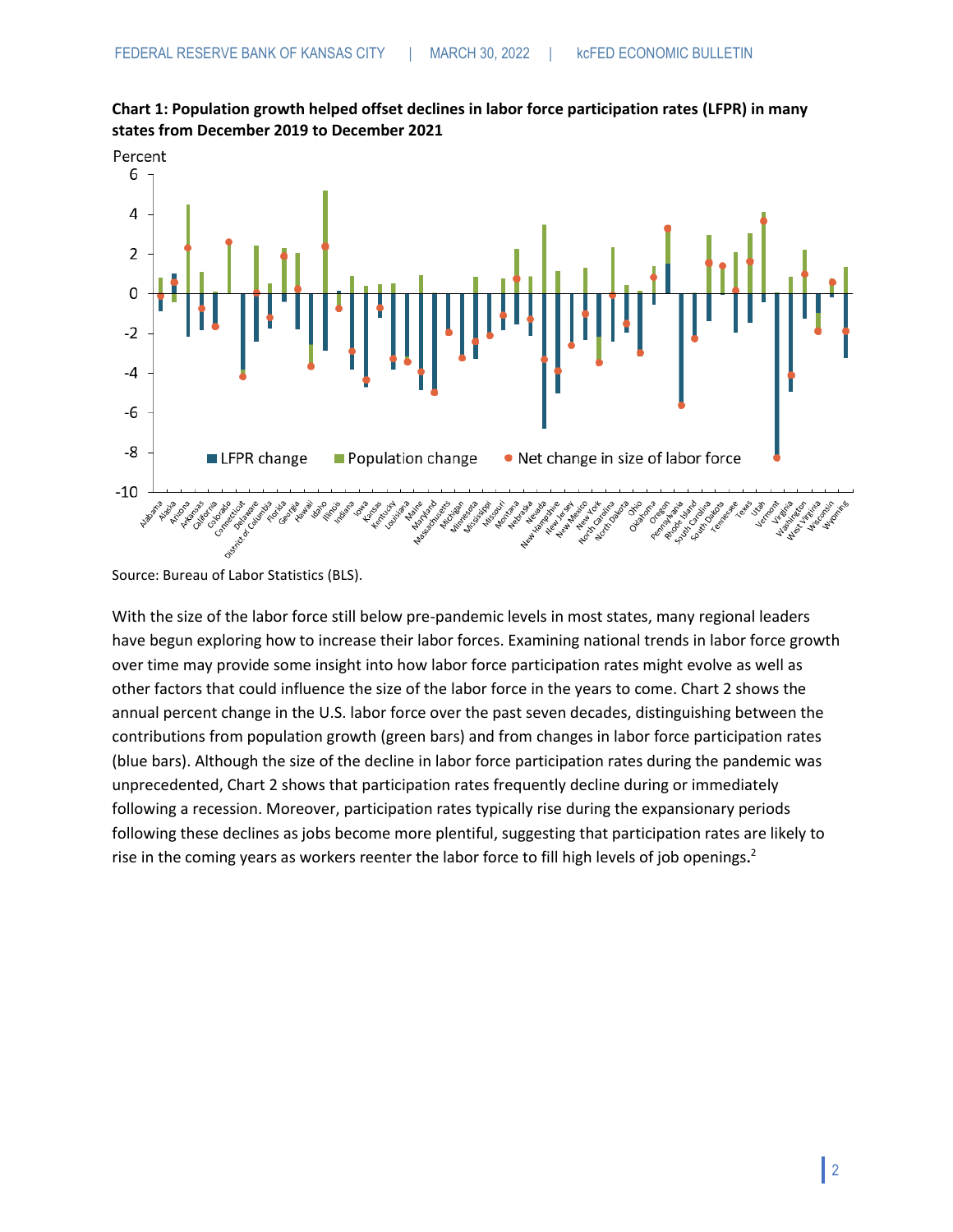

**Chart 2: Over the past seven decades, population growth boosted the size of the labor force while labor force participation rates had varying effects** 

Note: Gray shaded areas denote National Bureau of Economic Research (NBER)-defined recessions. Sources: BLS and NBER (Haver Analytics).

However, historical data also highlight two longer-term trends that could foretell continued downward pressure on the size of the labor force in the coming years. The first trend to watch is the effect of the baby boom generation on labor force participation rates. Age is a key factor in individuals' labor force participation: participation rates increase as individuals move into their twenties and then start to decline much later in life as individuals begin to retire. Chart 2 clearly shows the influence from the large baby boom generation: as this generation started to reach their early twenties in the mid-1960s through early 1980s, participation rates increased. By the early 2000s, the oldest baby boomers had reached age 55, and lower participation rates among this cohort have since been putting downward pressure on overall labor force participation rates. This downward pressure may have temporarily accelerated during the pandemic, as many baby boomers may have retired earlier than planned. Even if this temporary rush in retirements leads to fewer retirements over the next couple of years, however, continuing retirements from the baby boom generation are likely to put additional downward pressure on labor force participation rates over the next decade.

The second trend to watch is the slowdown in population growth over the past seven decades. Compared with participation rates, population growth has contributed more consistently to overall labor force growth from year to year. However, the size of this contribution has declined considerably since the youngest baby boomers reached working age. This declining contribution is due primarily to a trend toward lower birth rates. In the early 1950s, there were about 24 births per 1,000 people in the United States. By 2019, the birth rate had fallen by more than half to 11.4 births per 1,000 people. Looking ahead, trends in birth rates will play a large role in the size of the labor force, but migration is also a contributing factor to both population growth and the labor force. At the national level, international migration has contributed positively to population growth over time, though the pace of migration has slowed in recent years.